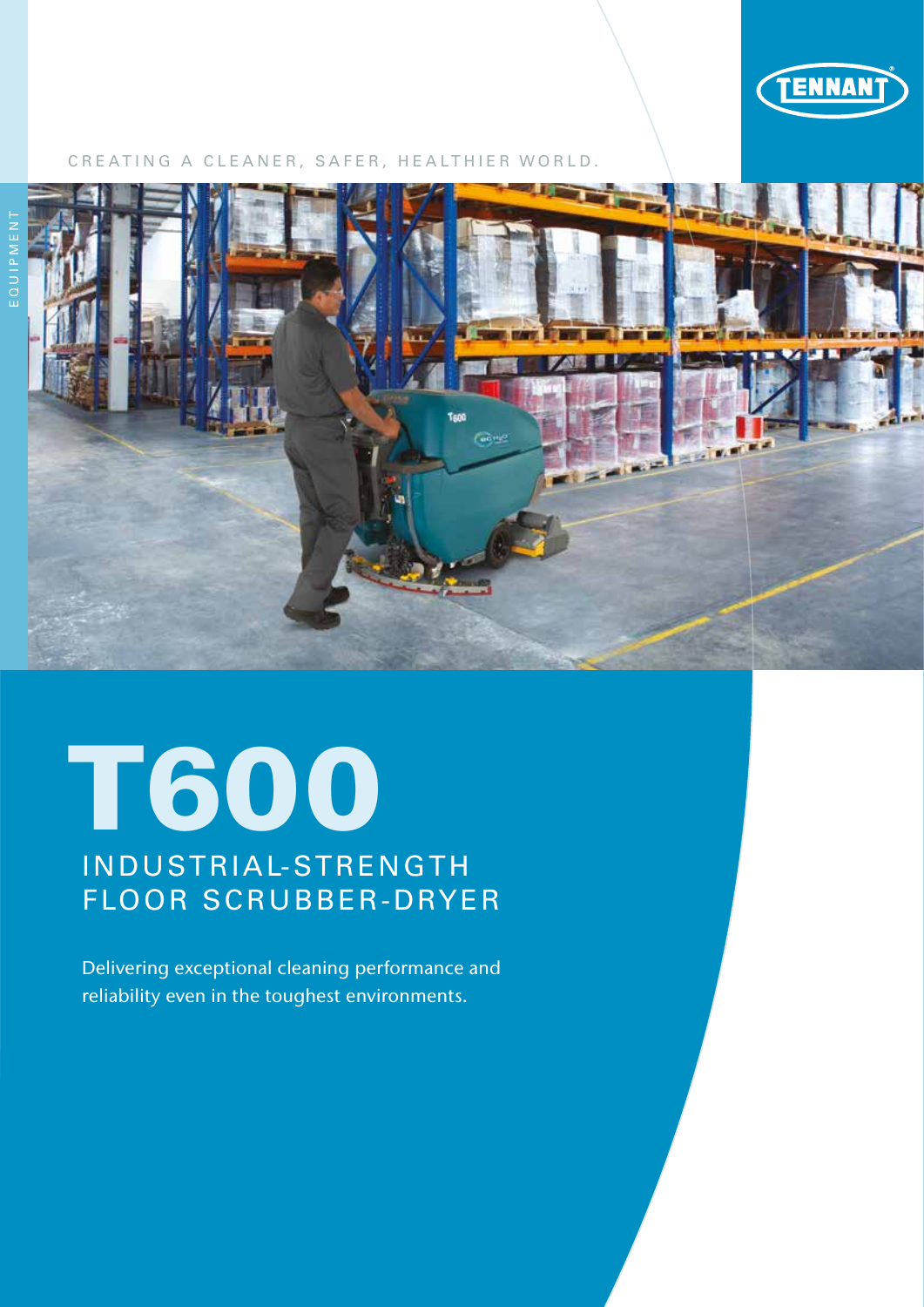## A RELIABLE, HIGH-PERFORMANCE WALK-BEHIND SCRUBBER-DRYER THAT WORKS HARD FOR YOU DAY IN AND DAY OUT.



# THE T600 ADDRESSES YOUR KEY BUSINESS CHALLENGES



#### REDUCE COST TO CLEAN

Increase efficiencies and reduce cost of ownership with high-quality, comprehensive solutions.



#### IMPROVE HEALTH AND SAFETY

Help improve the health and safety of operators and guests with technologies such as Smart-Fill™ automatic battery watering system.



#### ENHANCE FACILITY IMAGE

Deliver consistent results and maintain the cleanliness and appearance of your facility's floor.



#### MINIMIZE ENVIRONMENTAL IMPACT

Decrease the use of daily floor cleaning chemicals with detergent-free cleaning technologies.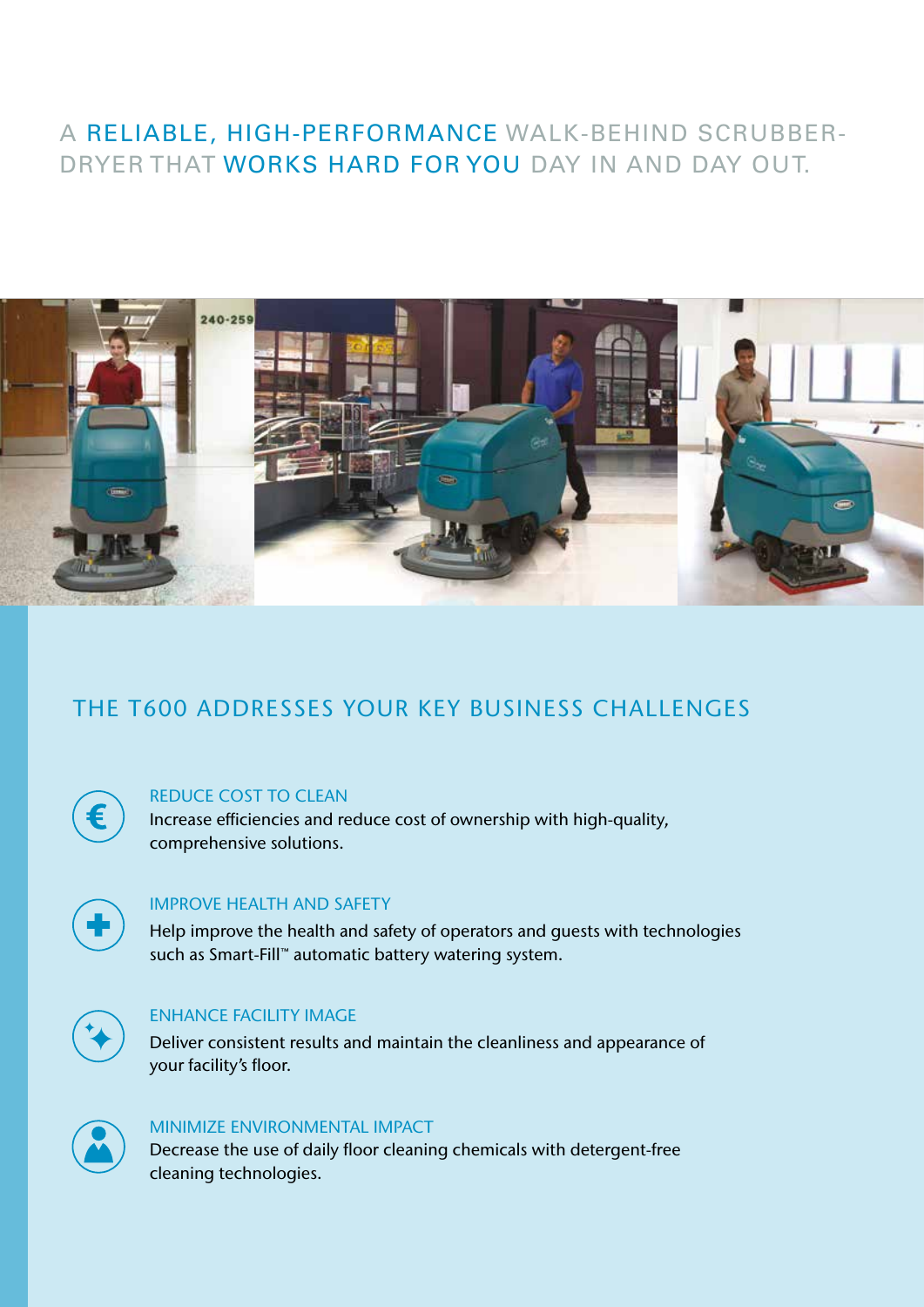# INSIDE THE T600



Orbital Scrubbing is ideal for daily scrubbing, cleaning grouted tile or chemical-free floor finish removal.



Quickly and easily clean out the recovery tank with on-board spray nozzle and hose.

Access on-board detergents for tough soils with ec-H2O NanoClean® equipped with the Severe Environment™ switch.

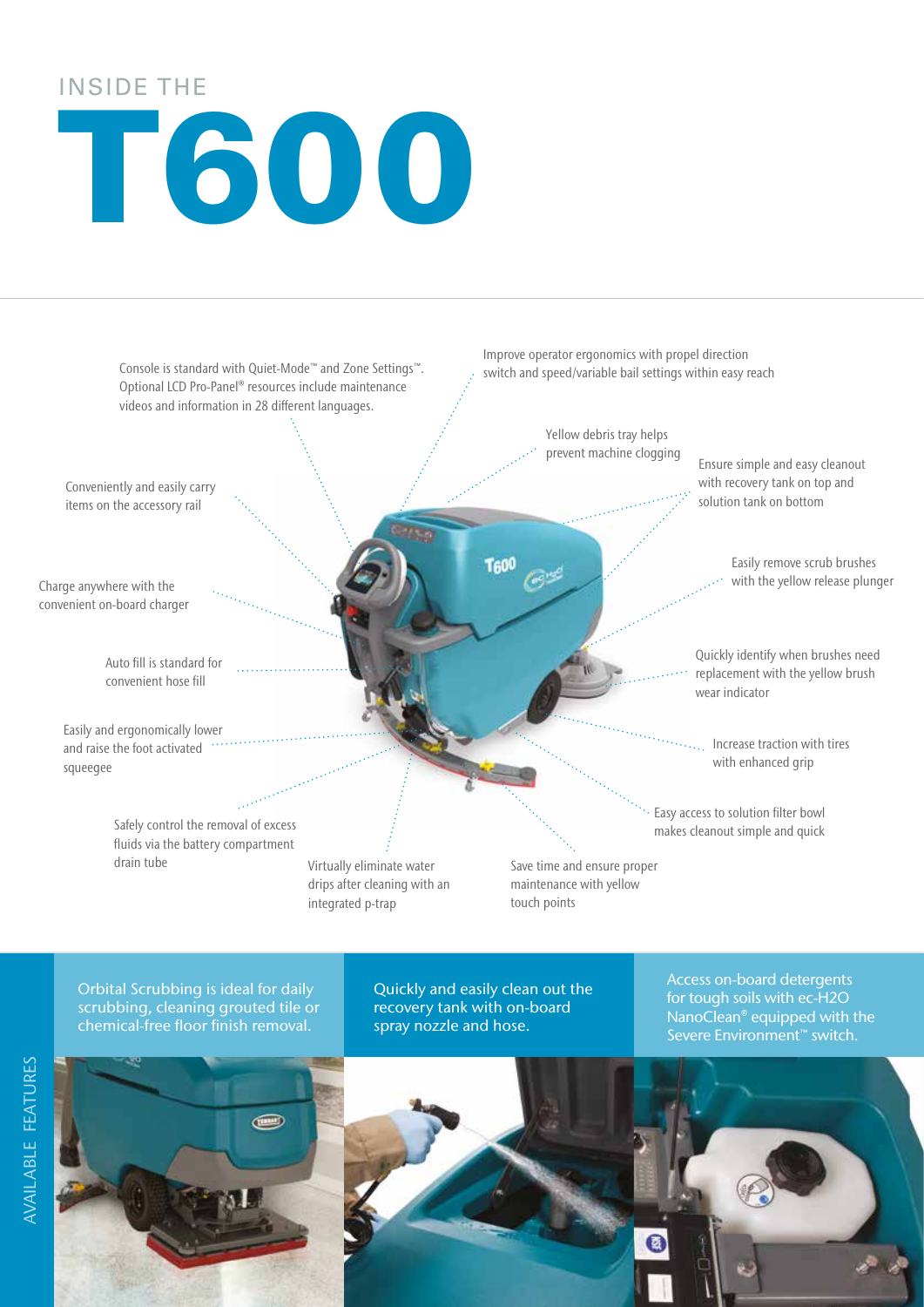# TECHNOLOGIES TO MAKE CLEANING EASIER

#### T600 CONTROL PANEL OPTIONS



#### Pro-Membrane™ (Standard)

- 1-step<sup>™</sup> start button
- 3 down pressure settings
- 4 water flow settings
- Quiet-Mode<sup>™</sup> (as low as 62 dBA)
- **Supervisor lockout mode**
- Fault code display, BDI LEDs
- 3 Zone Settings™



#### Pro-Panel® LCD Touch Screen (Option)

- 1-step<sup>™</sup> start button
- 3 down pressure settings
- 4 water flow settings
- Quiet-Mode<sup>™</sup> (as low as 62 dBA)
- **Supervisor lockout mode**
- Fault code display with on-screen alert
- 4 Zone Settings<sup>™</sup> with customizable labels
- Operator ID log-in
- 28 languages available
- On-demand training/maintenance videos

#### WHY CHOOSE TENNANT*TRUE®* BRUSHES ON T600?

Save money, cleaning time and water with genuine Tennant*True®* scrubbing brushes, designed specifically for Tennant machines to maximize their cleaning performance.

The INSTA-FIT™ DISC BRUSH also simplifies the maintenance:

- $\blacksquare$  Take the quesswork out of the machine maintenance. The yellow brush wear indicator will ensure the brushes are replaced at the correct interval time.
- Reduce the daily time and effort required to install and remove the brushes thanks to the yellow touchpoints and self-aligning interface.





#### SMART-FILL™ AUTOMATIC BATTERY WATERING

Smart-Fill is the first on-board battery watering system that automatically fills batteries correctly, at the best time in the charging cycle and with minimal human intervention, making battery maintenance easy and virtually worry-free.



#### TENNANT*TRUE*® PARTS, SERVICE AND FINANCE SOLUTIONS

- Reduce rework, labor and safety costs by using only Tennant*True* parts and service.
- **Leverage the knowledge and** experience of over 220+ factorydirect Tennant service technicians that utilize only Tennant*True* parts to ensure optimal cleaning performance.
- Select from a wide array of Tennant*True* service plans designed to meet your cleaning equipment needs – whether that includes peace of mind and budget control, speed of response or uptime.
- $\blacksquare$  Simplify budgeting by bundling Tennant*True* service plans, including parts, into the purchase or financing of your machine.

Lease. Pre-Owned. Rent. Tennant has flexible options that get you the machines you need, however you need them.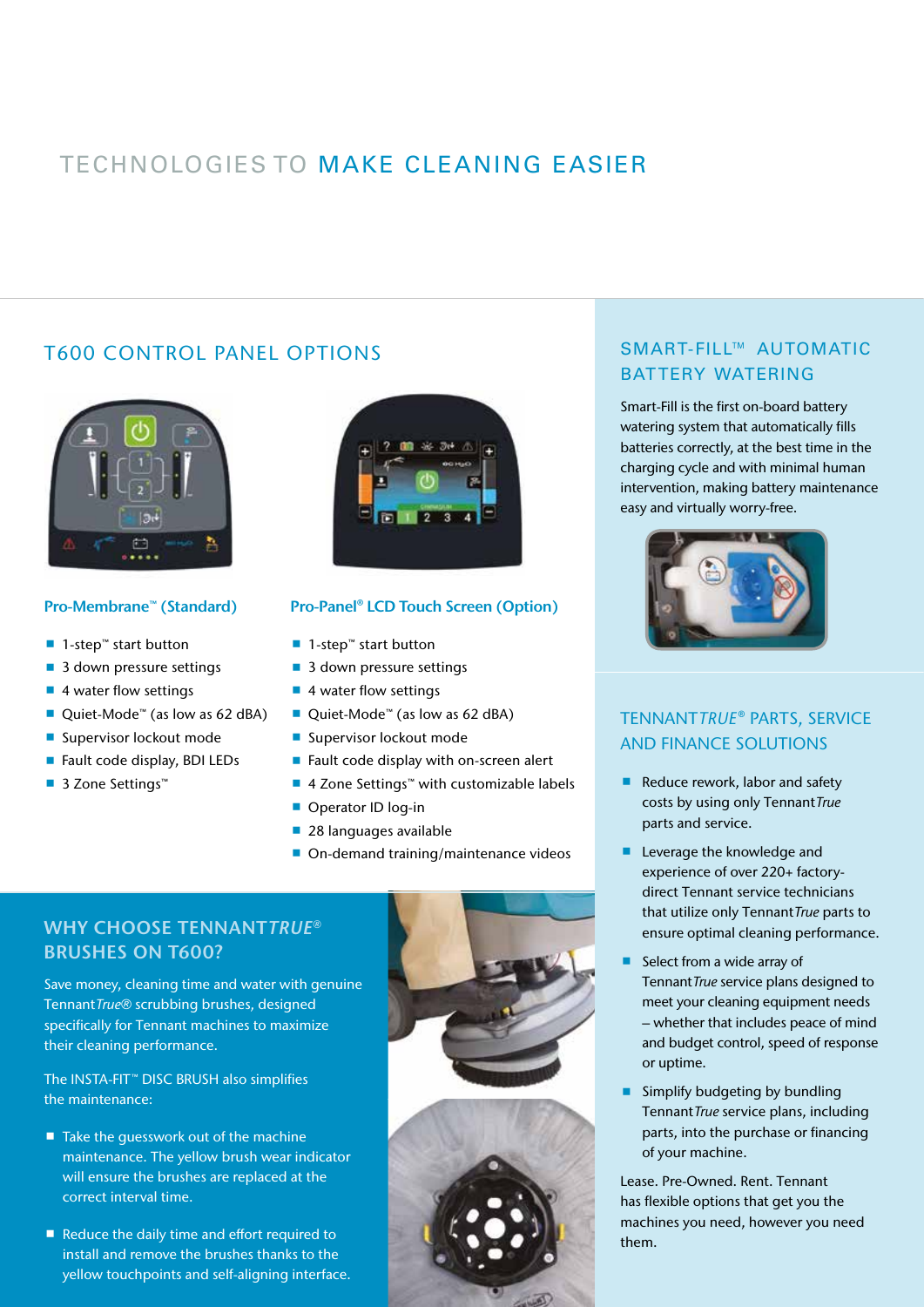## CLEANING PERFORMANCE YOU CAN COUNT ON WITH HEAVY-DUTY CONSTRUCTION AND A SUITE OF PRODUCTIVITY-BOOSTING FEATURES



- Scrub longer between empty and fill cycles with large-capacity solution tank and recovery tank.
- " Clean virtually any hard floor surface with a wide range of cleaning heads, including an orbital option.
- Maximize battery life and run-time with the optional Smart-Fill™ automatic battery watering system.
- Help prevent breakdowns and simplify preventative maintenance with easy-to-identify yellow maintenance touch points.
- **Simplify operation and training with easy-to-understand controls** featuring variable speed control bail, propel toggle and speed setting within easy reach.
- Withstand the toughest environments with industrial grade construction featuring corrosion-resistant scrub deck and rust-proof polyethylene body and tanks.

#### INNOVATIVE, EXCLUSIVE TECHNOLOGIES



Smart-Fill™ makes battery maintenance safer by removing the task of checking, opening, and filling wet batteries.



ec-H2O NanoClean® technology electrically converts water into an innovative cleaning solution that cleans effectively, saves money, improves safety, and reduces environmental impact compared to daily cleaning floor chemicals and methods.<sup>\*</sup>



Increase productivity, reduce cost to clean and make informed decisions with intelligent insights from IRIS® Fleet Manager.